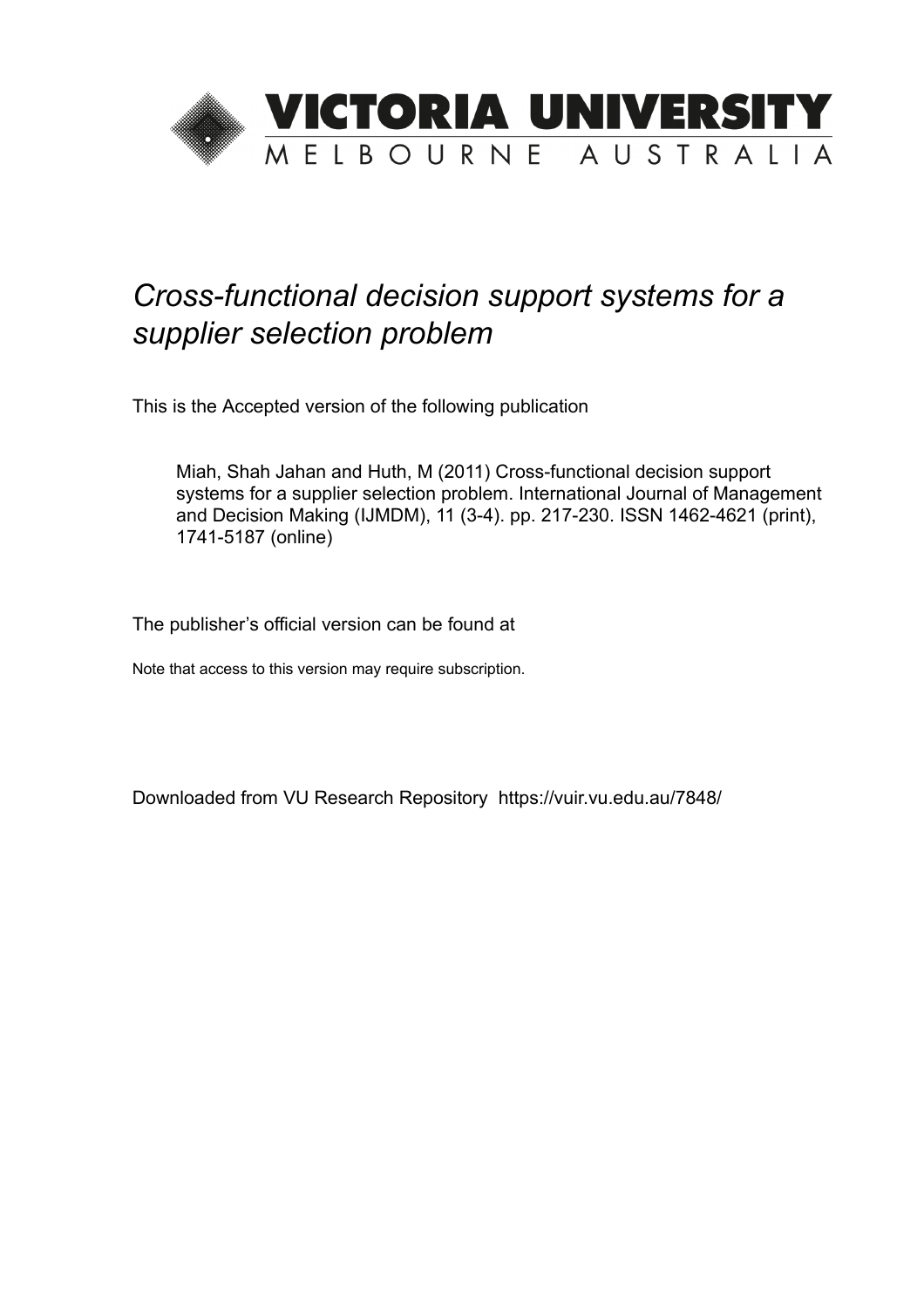# **Cross-Functional Decision Support Systems for a Supplier Selection Problem**

### **Shah Jahan Miah**

Informatics, Faculty of Business, University of the Sunshine Coast, Queensland, Australia Email: smiah@usc.edu.au

## **Michael Huth**

Faculty of Business, Fulda University of Applied Sciences, Germany Email: michael.huth@w.hs-fulda.de

**Dr Shah J. Miah:** Dr Shah Miah is a Lecturer in Informatics at the University of the Sunshine Coast Queensland Australia and was previously involved in teaching at Griffith University and James Cook University, Australia. He received his PhD (in the area of Decision Support Systems), from Griffith University, Australia. Shah is an early career researcher who has lead authored over 25 peer reviewed publications in different IS areas and taught over 15 different IS/IT subjects for both postgraduate and undergraduate levels.

**Prof. Michael Huth:** Dr Michael Huth is a Professor of Supply Chain Management and Vice-Dean of the Faculty of Business at Fulda University of Applied Sciences, Germany. Professor Huth has published several papers and taught several subjects in the area of Supply Chain Management and Logistics.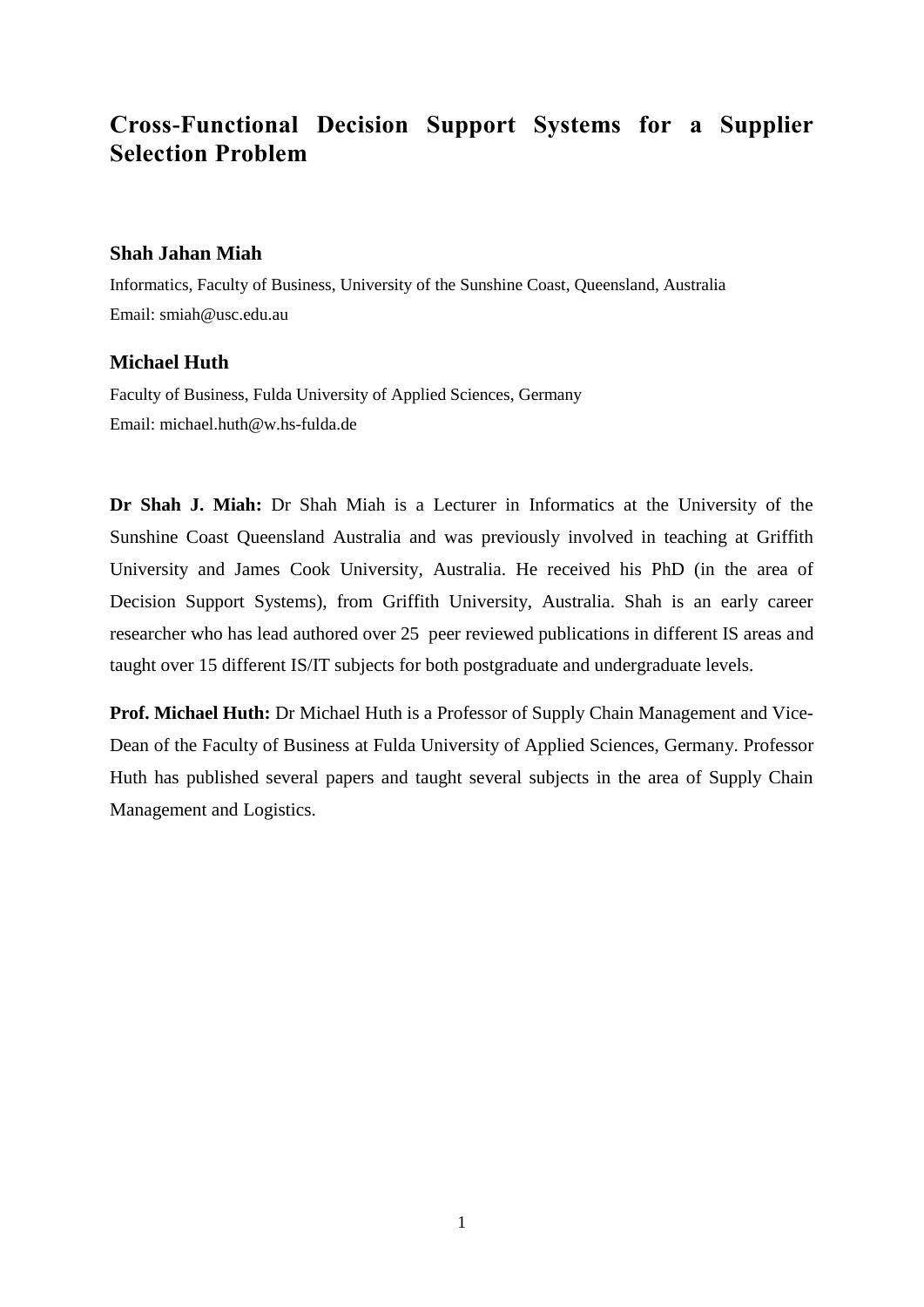#### **Abstract**

In supply chain management, how to determine appropriate suppliers has been a key challenge in strategic decision making. Supply chain managers need to explore options in selecting suitable suppliers that best fulfil the requirements in a competitive environment. This article focuses on how the supplier selection process can be delegated to different organisational levels and to different functional or divisional units within a company. We demonstrate how this de-centrally executed selection process can be supported by a new type of decision support system (DSS) platform, in which cross functional decision making on different managerial levels can be supported. We demonstrate the effectiveness of this type of DSS for supplier selection using a widely used multi-attribute utility approach. The applicability of such an approach will be demonstrated using a subset of sample data from a real-world project.

**Keywords:** Decision Support Systems; Supplier Selection; Supply Chain Management

#### **1. Introduction**

Supply Chain Management (SCM) can be defined as 'a set of approaches utilized to efficiently integrate suppliers, manufacturers, warehouses, and stores, so that merchandise is produced and distributed at the right quantities, to the right locations, and at the right time, in order to minimize system wide costs while satisfying service level requirements' (Simchi-Levi, Kaminsky, and Simchi-Levi, 2007). SCM often stresses the intensive and long-term character of customer-supplier-relations that lead to win-win-situations (Lambert, 2008). It is also important to maintain long term partnership with a list of suppliers, however, utilise fewer of them as reliable and responsible one (Ho, Xu and Dey, 2010). Therefore, selecting the appropriate suppliers requires extra care to decide within a wide range of quantitative and qualitative factors rather than just scanning a series of price list.

In supply management (a sub-domain of SCM), sourcing decisions are identified as critical decision problems as they require cross-functional orientation to achieve holistic outcomes in decision making effects (Moses and Ahlstrom, 2008). Cross-functional decision making involves operational level decision makers with corresponding knowledge to make the sourcing decisions (Leenders, van Engelen and Kratzer, 2003) and the functional diversity within the cross functional team is the key for innovation (Moses and Ahlstrom, 2008). Accordingly, Moses and Ahlstrom (2008) recommended that cross-functionality has become the method of choice for high technology organisation (Keller, 2001). Our key motivation in this article is to address this significant issue in the context of supplier selection by introducing a decision support system approach that enables sourcing decisions with multi-levelled cross-functionality options, in which decision makers both from different levels and functions can be involved.

Within this context, one task supply chain managers are managing is to select one or more suppliers for a specific material or part. One aspect of the supplier selection problem is to decide if to select only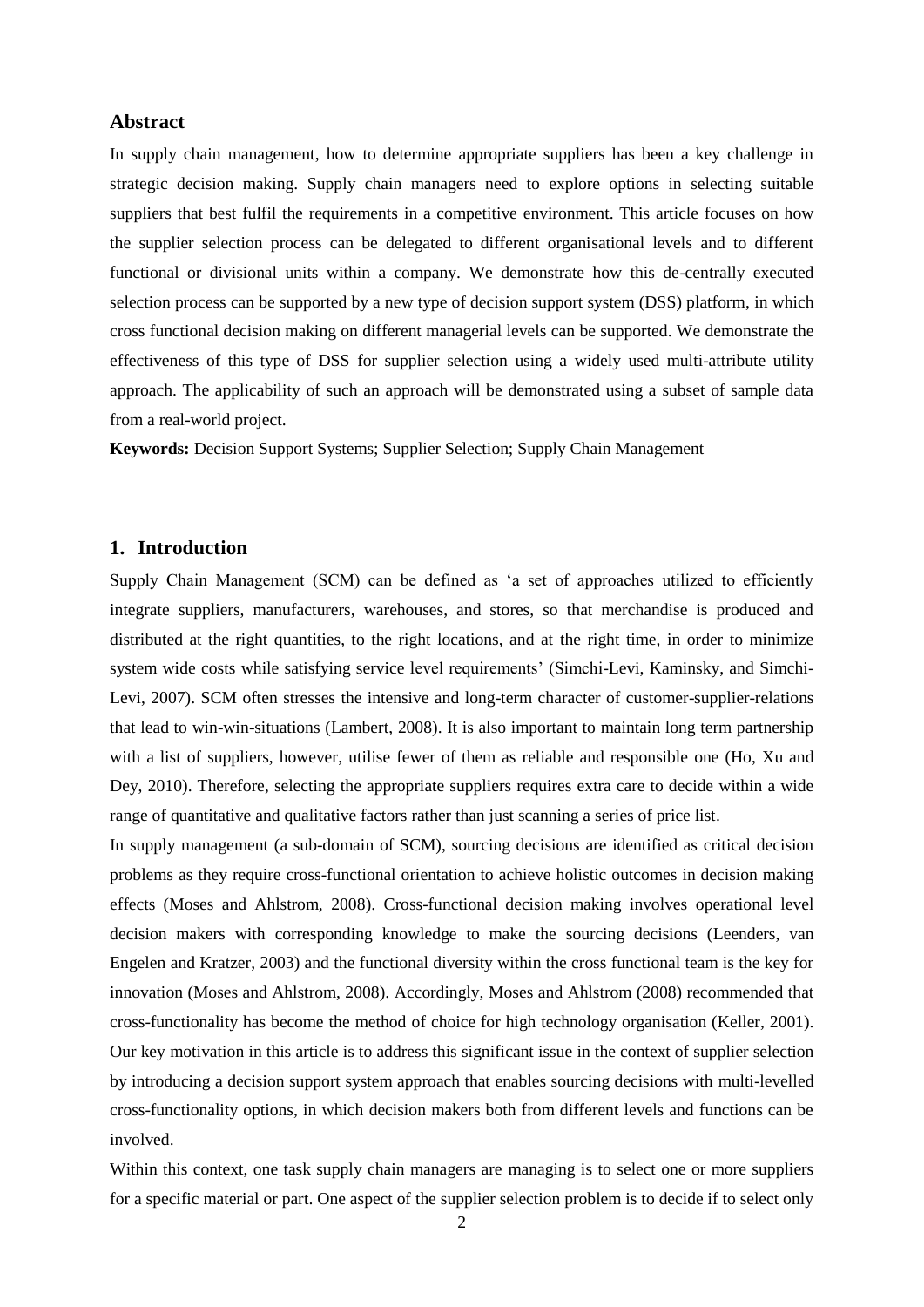one supplier or to choose two or more suppliers; however, the decision on a single or multiple sourcing will not be discussed in this article; see, for example, Burke, Carrillo, and Vakharia (2007) or Inderst (2008). Instead, we assume, that the company prefers a single sourcing approach, i.e. will have only one supplier for a specific material or part. This assumption holds true for many situations within supply chains, especially when the focus lies on important, complex and/or high-value parts. Often, these are modules or (sub-) systems that are exclusively designed by the supplier for a single business customer. In such a development, systems suppliers' role is not only to deliver the required products, but also to provide solutions to the customer's business and to manage some of the customer's processes (Helander and Möller, 2008).

In this situation, the challenge for the supply chain manager is to identify the best supplier out of a number of potential suppliers, as defined. In addition, selecting the best supplier has a great influence on a company's performance, as shown by Kannan and Tan (2006). This significant task can also be applied to the current set of suppliers, when a company decides to move from a multiple sourcing approach (i.e. many suppliers for a specific part) to a single sourcing approach; see Faes and Matthyssens (2009) for an analysis of reasons for changing to a single sourcing strategy and Goffin, Szwejczewski, and New (1997) for further empirical results on supplier base reduction.

Most research in the area of supplier selection focuses on the methodology used for the selection process. Also, extensive research activities focus on the effectiveness of cross-functional teams in supplier selection. However, research on the decision support for different managerial levels is almost non-existent. Therefore in this article, we focus on how the supplier selection process can be delegated to different organisational levels and to different functional units within a company. We subsequently demonstrate how this de-centrally executed selection process can be supported by a new type of decision support system (DSS), a so-called end user enabled design environment (EUEDE) (Described in Miah, Kerr and Gammack, 2009). To demonstrate the effectiveness of this type of DSS, the methodology for the supplier selection will be a widely used multi-attribute utility approach, as for example used by Ng (2007); the procedure is described in detail by Min (1994). Beside the methodology chosen for this article, there exist various different approaches, as compiled and listed by Ho, Xu, and Dey (2010). The proposed DSS approach and its applicability for a multi-level and decentralised decision making might overcome some of the problems in cross-functional decision making discussed by Moses and Åhlström  $(2008)$ . The applicability of such an approach will be demonstrated using a subset of sample data from a real-world project.

The paper is organized as follows: Sections 2 presents current approaches of the supplier selection DSS. Section 3 describes the problem domain identified for this study. Section 4 provides details of the DSS architecture and its background of technological relevance. Section 5 gives an example illustration of the approaches. Finally, section 6 includes overall concluding remarks and presents further outlook and research directions in the study.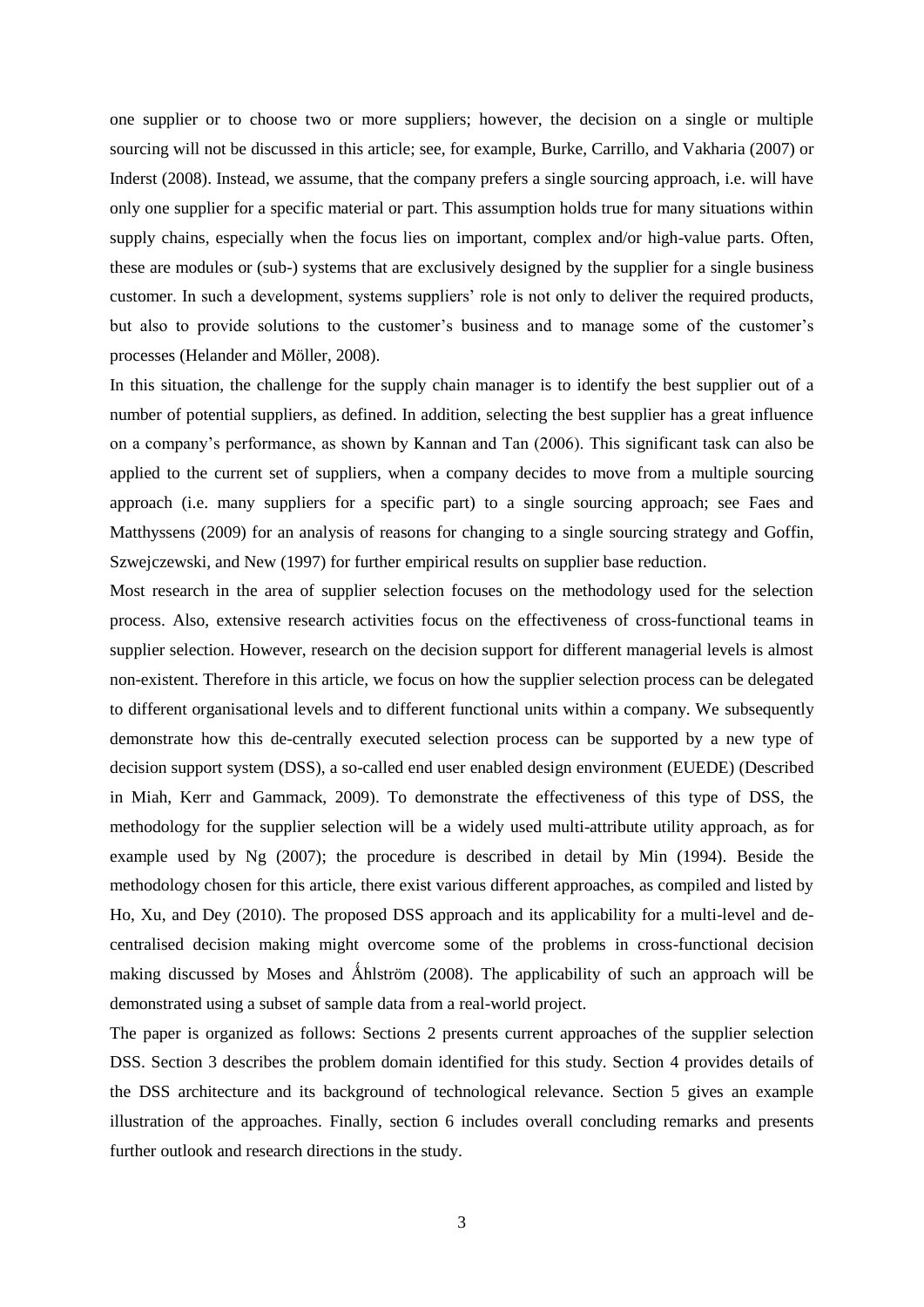#### **2. Previous DSS approaches for supplier selection**

Supplier selection in a broader view can be seen as a process in which potential suppliers are evaluated and chosen to be an actor in the supply chain. The selection process requires to evaluate various supplier-specific data, e.g. product prices, additional costing, but also credibility or performance histories. This evaluation is executed not only using quantitative analysis but also through qualitative analysis using different management level's subjective judgements. Various DSS approaches exist for serving the purpose. For the supplier selection DSS, previous studies suggest four main decision models: multi-criteria-based, hybrid-based, group-based and integration-based decision approaches. Several techniques have been proposed to solve the problem in these approaches. They include: analytic hierarchy process, linear programming, case based reasoning, multi objective programming, data envelopment analysis, analytic network process, mathematical programming, neural networks, and fizzy set theory (Guneri, Yucel and Ayyildiz, 2009; Sanayei, Mousavi and Yazdankhah, 2010). The supplier selection using a multi-criteria approach is associated with several limitations such as conflicting factors including in price, quality and delivery (Guneri et al. 2009). Ha and Krishnan (2008) proposed a hybrid approach using the analytic hierarchy process and data envelopment analysis techniques. Wu (2009) proposed another hybrid approach that is based on decision tree and neural network based techniques. These types of approaches can be classified as quantitative approaches especially designed for handling uncertainties. Similarly, integrated approaches aim to handle a high degree of fuzziness and uncertainties in supplier selection problem. Fuzzy set theory is used to implement such approaches. Ghodsypour and O'Brien (1998) suggested an integrated approach using the analytic hierarchy process and linear programming techniques to consider both tangible and intangible input factors. Faez, Ghodsypour and O'Brien (2009) described an integrated approach based on fuzzy case-based reasoning and mathematical programming. Group-based approaches are used in similar techniques; for instance, Sanayei et al. (2010) described VIKOR technique that focuses on ranking alternatives for problems with conflicting criteria.

Most of the existing approaches are based on hierarchical structure, model or mathematical relationship based problem solving techniques. They are sophisticated for achieving quantitative results without considering decision makers subjective preferences as well as cross-functional adjustments for decision making. There is a need to employ a simplified approach in which the decision maker's involvements at different management levels are paramount in the provision of criteria inputs. For example, the inputs can be modified, added, or removed directly to help decision makers to reach a appropriate decision by varying qualitative details of the potential suppliers. Previous studies identified sourcing decisions as critical decision problems, because they require cross-functional orientation to achieve holistic outcomes in decision making effects (Moses and Ahlstrom, 2008). Cross-functional decision making engages operational level decision makers with corresponding knowledge to make the sourcing decisions (Leenders et al. 2003). The functional diversity within the cross-functional team is the key for innovation (Moses and Ahlstrom, 2008). At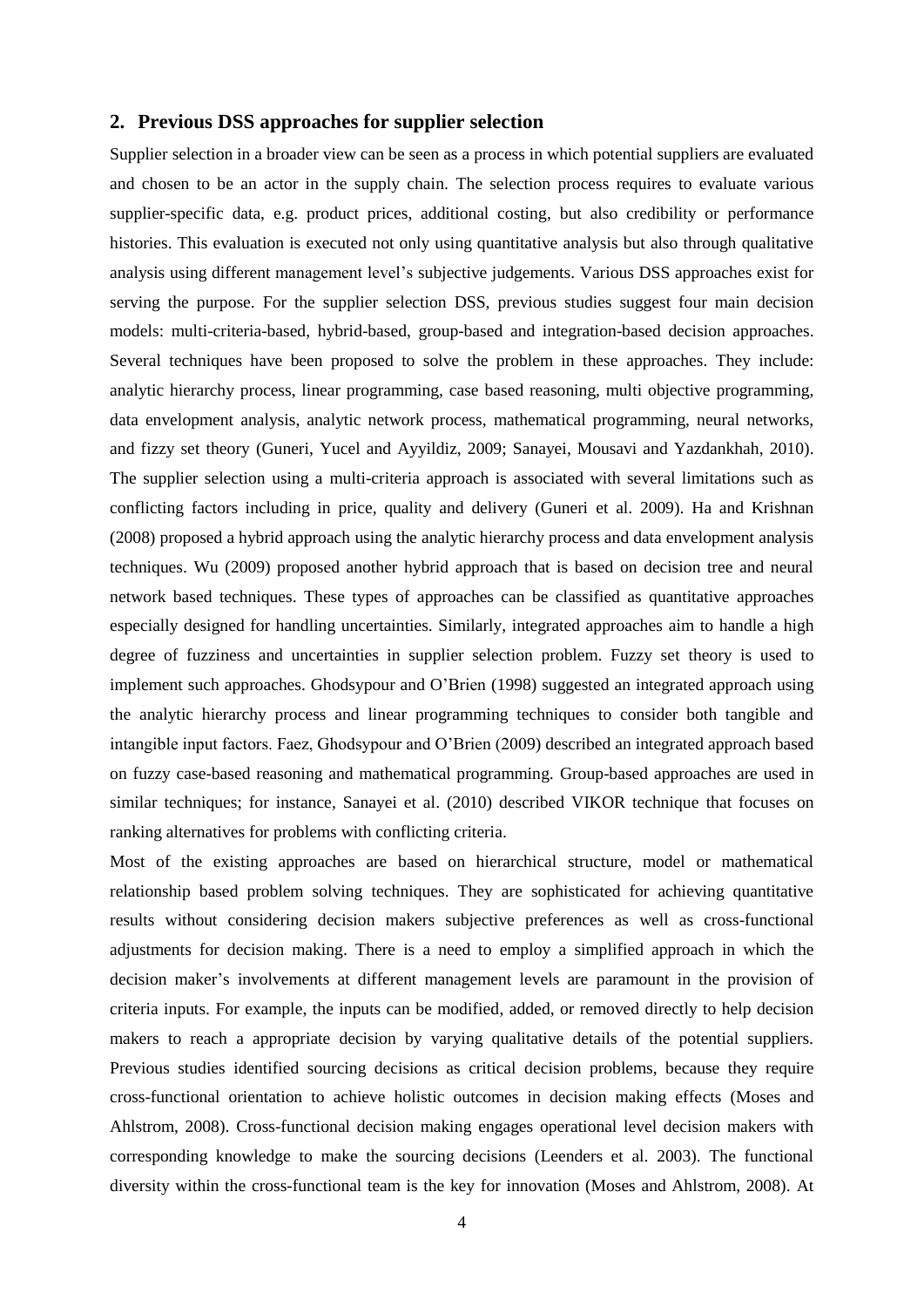the same time, knowledge flows from the top management, and their association in decision making is also important for supplier selection. This understanding motivates us exploring requirements of a new approach to address the cross-functional and multi-levels decision making strategies.

#### **3. Problem description**

Because the trend to long-term and win-win relationships within supply chains is becoming more and more important, supplier selection does not limit on cost only (Çebi and Bayraktar, 2003). A strong cost focus might still be the case in more transactional-oriented relationships, but since this article focuses on single sourcing relationships, a company could use a variety of different criteria (or attributes) to select the best possible supplier (see for empirical evidence Hsu et. al, 2006). On one hand, this might contain traditionally used criteria as for example the price per unit or transportation cost. This could be extended to a total cost of ownership (TCO) approach, as analysed in depth by Bhutta and Huq (2002). On the other hand, there might also be criteria in use that were established with the rising acknowledgement of SCM, as for example the ability to react fast to changing market conditions or the establishment of risk-robust processes. For a comprehensive analysis of criteria used in supplier selection, see Wu and Weng (2010) or Kannan and Tan (2002). Often, these criteria can be categorised. For example, cost per unit, transportation cost, and inventory cost fall into the category 'cost'. Categorisation of criteria has two positive effects on the selection of suppliers. Firstly, it decreases the overall complexity of the decision making process, since it allows for evaluation of very specific criteria within the categories and for a (final) evaluation on top level. Secondly, the identification and evaluation of the relevant criteria can easily be delegated to different functional units within a company or to the experts within cross-functional teams. For example, the identification of product specific criteria (as, for example, the type of material used by the supplier) can be delegated to the R&D unit, whereas the identification of logistical aspects (e.g. lead time or supply risks) can be delegated to the SCM or logistics unit. This matches recent development in SCM, where some supply and purchasing decisions (including supplier selection) are often executed by cross-functional teams or at least cross-functional collaboration groups (for example, Lintukangas, Peltola, and Virolainen, 2009). However, research also shows that the structure of purchasing tends to move towards a hybrid arrangement, i.e. both centralised and de-centralised structure (Zheng et. al, 2007). The positive impact of decisions made by experts from different units within a company on the company's performance can be high, as Carr, Kaynak, and Muthusamy (2008) identified recently. For the selection of functional experts in cross functional decision making, refer to Muralidharan, Anantharaman, and Deshmukh (2002). The identification of criteria is not necessarily a task on senior management level, but can be delegated to operational management levels.

It is most likely that not all criteria (and categories) are of the same importance to the decision maker. Thus, the decision maker should be able to weight or rank the identified criteria and categories. The weighting could be executed on a senior management level only to incorporate company objectives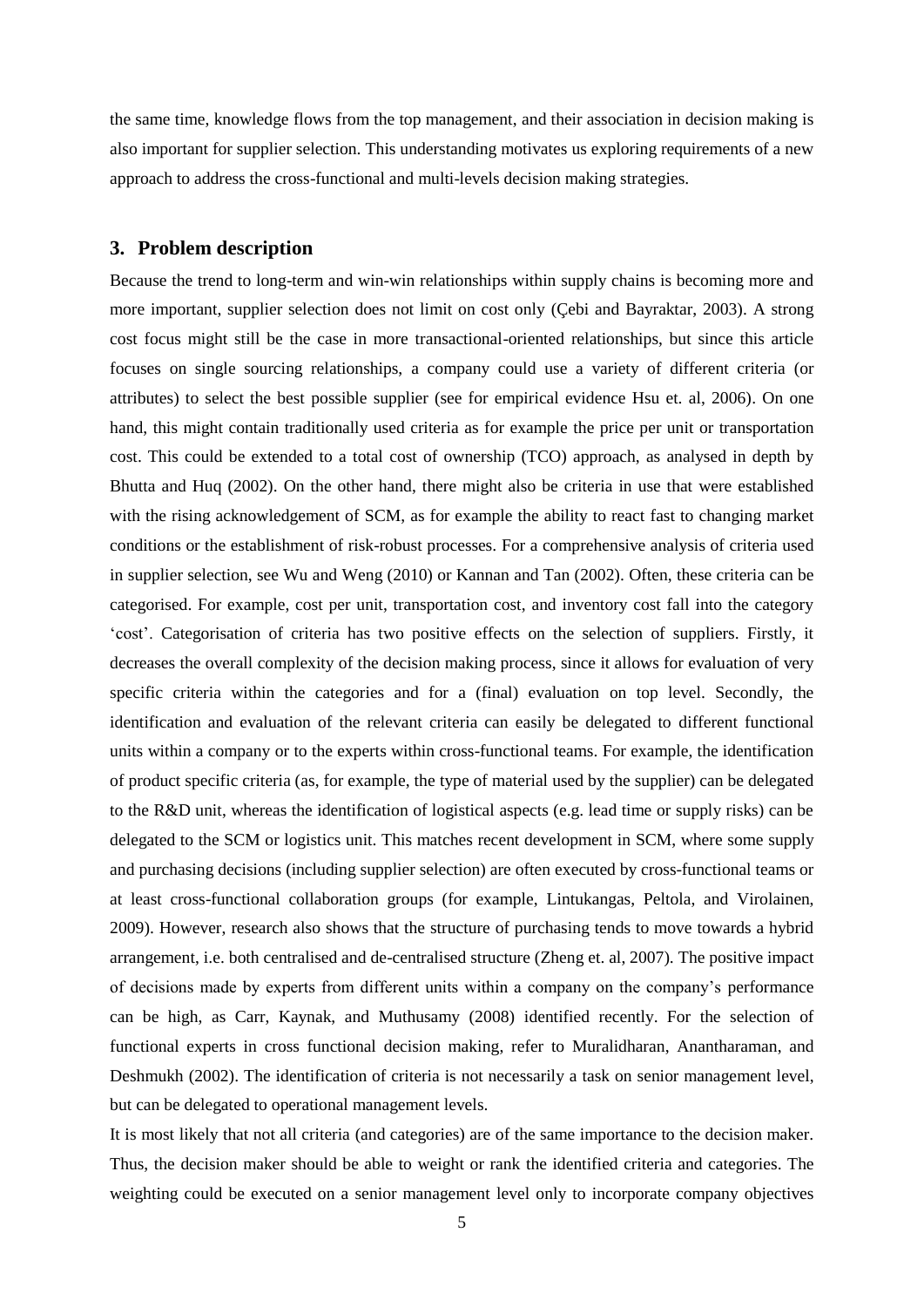and to avoid focusing on functional objectives only. However, we assume that weighting will be executed on two levels, if senior management is responsible for assessing the weights for the different categories and possible qualitative values, whereas the weighting of criteria within one category could be executed by operational management levels.

When applying the multi-attribute utility approach to supplier selection, the next step is to estimate utility functions for each criterion. One can argue on what level in an organisation the estimation of utility functions should be executed. In this article, however, we assume that the utility functions for each of the criteria will be estimated on operational management levels, since this should be the level, where detailed information on the specific criteria is existent and the impact of different values can be estimated. Additionally, not much further information is required, except e.g. the company objectives and the company's business-level and functional strategies. In this article, we assume that the utility functions are estimated by a single entity (either a person or a group, for a group decision approach refer to Sanayei et. al. (2008). When focusing on a multi-attribute utility approach, the best supplier will be the one, which has the highest overall utility for the company.



Figure 1: Decision structure for the supplier selection problem using a multi-attribute utility approach

Figure 1 summarises the elements of this multi-utility approach. It also shows, on what organisational level different elements of the approach are specified or assessed. Senior management will define decision categories and the associated weights, whereas operational level management will specify the different decision criteria, their weights as well as the utility functions. Figure 1 also shows, that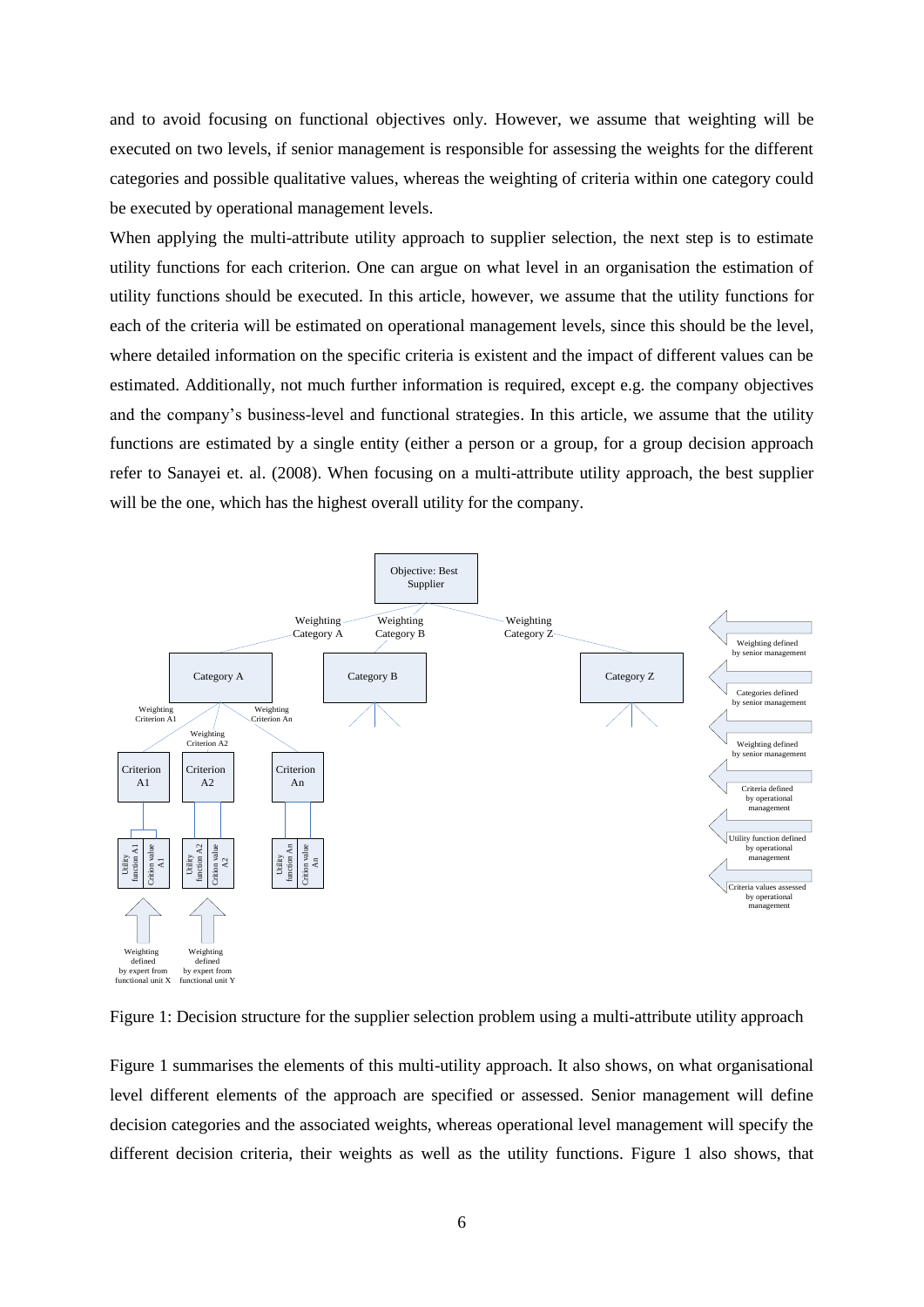managers from different functional units can be involved in decision making. Therefore, the proposed approach supports a multi-level cross-functional supplier selection

#### **4. Architecture of the DSS**

#### **4.1 Relevance**

Many previous DSS development research works have emphasized on design environment based solution mainly on the purpose of collaborative design (Park and Seo, 2006; Bravo and Redondo. 2006; Zhang, Wang, and Esmailzadeh, 2006; Fenves, Rivard, and Gomez,. 2000), multi- agent design (Liu and Tang, 2006; Soo et al, 2006; Nigro et al. 2003), building knowledge based systems (Gennari et al. 2002; Jiang, Ogasaware, and Endoh 2003). However, these types of solution focus on the purpose of technical innovation rather than the general purpose for business users to build solution applications for their own utilisation. For instance, Park and Seo (2006) described an overall framework of a collaborative design environment involving knowledge based approximate life cycle assessment system for product concept development. These types of tools allow product designers to access product data and relevant information of design alternatives including the assessment of environmental impact. Similarly, Liu and Tang (2006) introduced a multi-agent framework of design environment that supports design management extending the design space in a distributed environment. We emphasis the general purpose into development of decision support using business skills and judgments, rather than focusing on the improving technical innovation. A set of expert rules for decision making can be determined from domain experts, which would be used to generate specific decision system according to decision making requirements at lower level although the expert rules are often heuristic and based on 'rules of thumb'. Furthermore, this type of solution can be customizable to specific industry requirements, as problem structures vary to decision requirements and there are various interdependencies between decisions on senior and operational level management.

#### **4.2 Proposed approach**

The DSS architecture we used for the solution demonstration in the paper has proven its applicability in improving decision making in the industry context. (Miah et al. 2009) illustrated the DSS design with its generic applicability in a problem situation where different decision makers' associations are significant. Although the illustration has been given for improving decision making in the dairy industries, the solution design has potential for any decision making situations, in which the decision making parameters influence on factors that are contributing to main decision variable (Miah et al. 2009). However, the generic design environment-based DSS, in which a domain expert such as a business manager can provide their expertise for improving lower level management decision making. They can also provide detailed relevant instances around the decision making problems including decision making rules from their practice-based knowledge, to make the design environment ready/fit within a decision making case of a specific business operation (Miah et al. 2009), such as at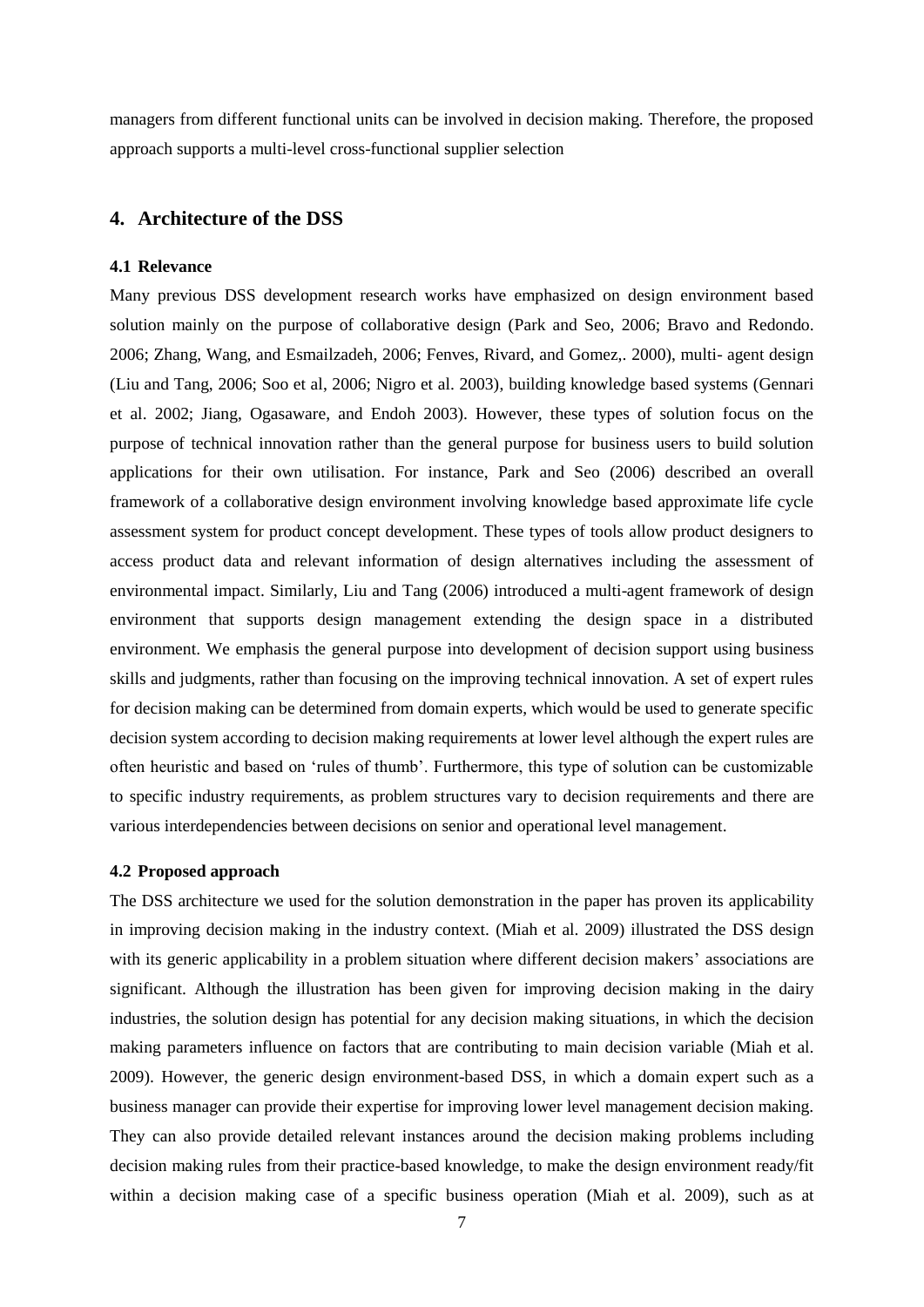operational decision making level. Consequently, the solution model could be delivered to end users such as the operational managers who are contributing to the decision making in applying their specific knowledge, e.g. their functional expertise. Now the operational managers use the model for further building of their target specific decision support application in which they can input the details of the parameters. In this design, the DSS system promotes use of domain expertise in terms of key management skills to estimate or establish the required or desired state in current business conditions, utilising practice-based knowledge and negotiation based understanding (e.g. rules of thumb) rather than use of traditional mathematical or statistics based approaches for supplier selections (Wu et. al., 2009; Sanayei, Mausavi and Yazdankhah, 2010). The solution model also can be used in a reversed way for identifying most relevant decision making parameters for any particular type of supplier selection. The developed specific decision support application then contributes to a new way of providing decision solutions as the human expert provides solutions with different classes of problems (Miah et al. 2009). Finally in specific situation for selecting suppliers, the system provides an assessment of the current situation by determining the level of matches for appropriate supplier selection in a target purpose. [Figure 2](#page-8-0) shows the model of the solution adapted from (Miah et al. 2009).



Figure 2: Proposed DSS model for supplier selection (Adapted from Miah et al. 2009)

<span id="page-8-0"></span>We employed a rule-based reasoning for decision making in the proposed approach to address the dynamic involvement of knowledge sharing activities. In the process demonstrated in figure 2 the knowledge categorising activities are defined for managers on senior level, so that they can specify their preferred decision criteria set and the associated weights for storing in the knowledge repository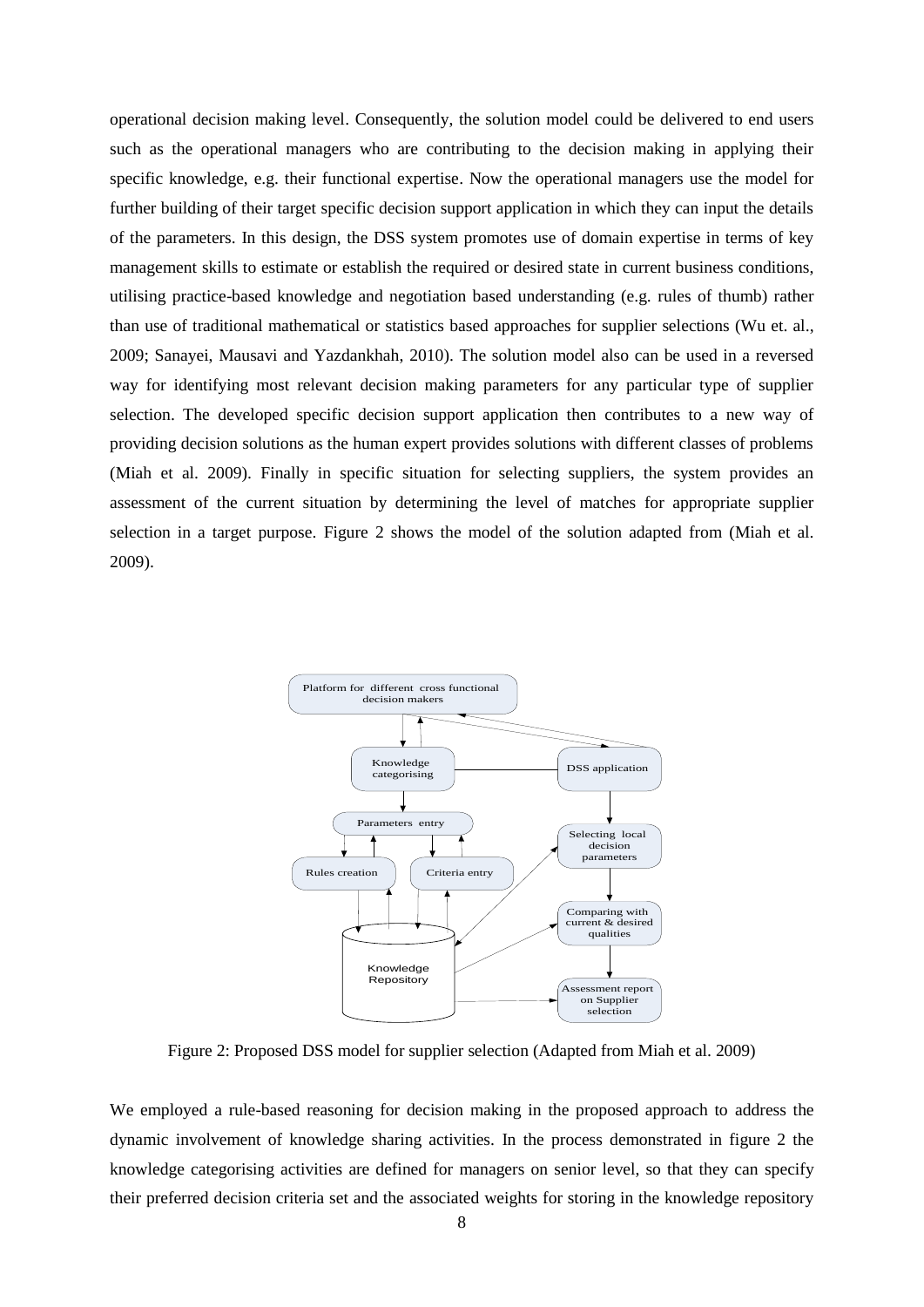for further use in decision making. Senior management also creates rules based on any 'rules of thumb' they expect to imply on decision support. The subsequent DSS application activity involved utility functions for managers on the operational level, which they use for evaluation a particular supplier according to the criteria defined by senior management.

#### **5. Example for a DSS-based supplier selection process**

The following example focuses on a  $1<sup>st</sup>$  tier supplier in the automotive industry; the example uses a subset of data from a real-world project. A  $1<sup>st</sup>$  tier supplier in the automotive sector produces parts, components, modules, and (sub-) systems and delivers them directly to car manufacturers. Often, a  $1<sup>st</sup>$ tier supplier is a system supplier, which develops and produces complex systems, for example braking systems or gear drives. In our case, the  $1<sup>st</sup>$  tier supplier produces windshield cleaning systems. One part for the windshield cleaning system which is procured from external suppliers is magnetic disk for the wiper drives. The focused  $1<sup>st</sup>$  tier supplier intended to switch from a multiple to a single sourcing approach to intensify relationships with the to-be supplier and to realise lower per unit prices through economies of scale.

In a first phase of the selection process, senior management had to identify a list of relevant categories of criteria (as shown in figure 3) and to assign associated weightings. For each category, experts on an operational management level could then be asked to identify single criteria. Within the context of the proposed DSS, senior management is in the role of the domain experts. That is, he or she specifies the different categories and their corresponding weights of importance. The domain expert might also specify the criteria within each of the categories. This data is entered into the DSS on the domain expert level. It specifies the framework for the managers on functional or divisional level, who have certain knowledge in their area, e.g. cost structure or quality aspects. We assume that the operational level managers are responsible for assessing both the weightings and the utility function for each of the specific criteria within a category. The lower level managers cannot change the framework, and neither can they view other specific areas, i.e. decision areas of other functional units. The DSS thus supports a de-centralised decision making, so that each involved party can make decisions only in their specific and defined area.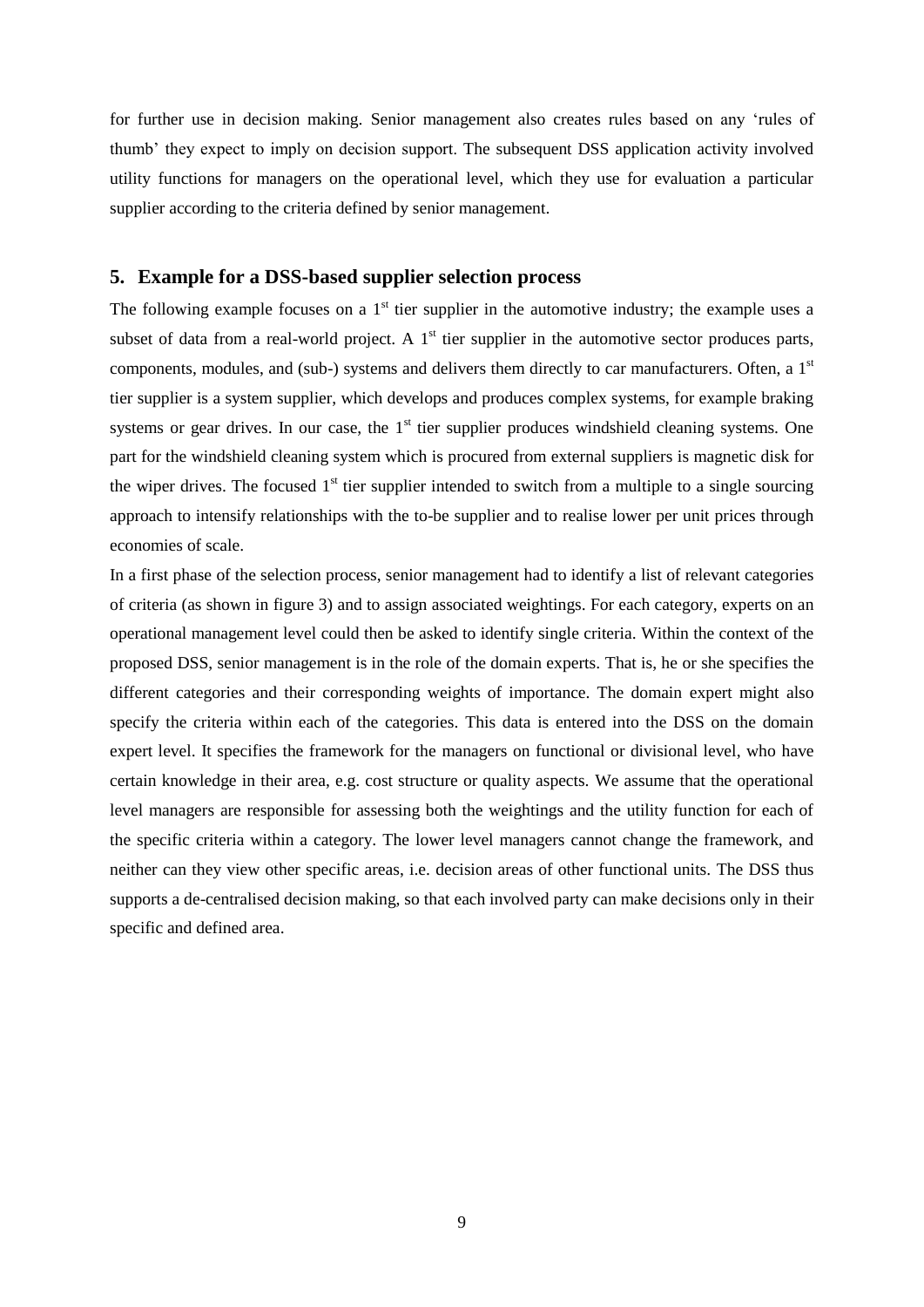|                        | Classes        | Parameters<br>$\sim$ 11 | Relationships |                       |                       |
|------------------------|----------------|-------------------------|---------------|-----------------------|-----------------------|
| ▶                      | Company        | Corp Strategy           | isa           |                       |                       |
|                        | Company        | Company Size            | isa           |                       |                       |
|                        | Cost           | Cost Per Unit           | isal          |                       |                       |
|                        | Cost           | <b>Tran Cost</b>        | isa           |                       |                       |
|                        | Cost           | Storage Cost            | isa           |                       | <b>Cancel Changes</b> |
|                        | Quality        | Product Quality         | isa           |                       |                       |
|                        | <b>Quality</b> | Deliv Quality           | isa           |                       |                       |
|                        | Time           | Prod Time               | isa           |                       | <b>Delete Record</b>  |
|                        | Time           | <b>Trans Time</b>       | isa           |                       |                       |
|                        | Time           | Delivery Flexi          | isa           |                       |                       |
| $*$                    |                |                         |               |                       |                       |
|                        |                |                         |               |                       |                       |
| $\left  \cdot \right $ |                |                         |               | $\blacktriangleright$ |                       |

Figure 3: Domain Experts (Senior management) adding the categories for decision making

When all categories, criteria, utility functions and criteria values are entered into the DSS (see figure 4), the system then calculates the overall utility for all assessed suppliers, and suggests the supplier with the highest overall utility as to be selected. This could, of course, also easily be done using available spreadsheet software. However, as mentioned above, what the DSS differentiate from spreadsheet applications is that it allows for a consistent decision making on different managerial level, where the users actually are able to define and specify the relevant elements of the decision problem.

| <b>ExpertSystemFrm</b>                                                                                   |             |                          |                       |  |                     | $-$ 101 |
|----------------------------------------------------------------------------------------------------------|-------------|--------------------------|-----------------------|--|---------------------|---------|
| This is your Target-Relevant Expert System. Please give your input values for the<br>selected parameters |             |                          |                       |  |                     |         |
| <b>Parameters: Current Values</b>                                                                        |             |                          | System developed for: |  | Supplier Catagory A |         |
| Company Size                                                                                             | medium      | (small,medium,large)     | Number of Items       |  | $\sqrt{10}$         |         |
| Corp Strategy                                                                                            | fit well    | (fit well/medium/poorly) |                       |  |                     |         |
| Cost Per Unit                                                                                            | 11.48       | EUR/unit                 |                       |  |                     |         |
| Deliv Quality                                                                                            | 99.5        | (In proentage -%)        |                       |  |                     |         |
| Delivery Flexi                                                                                           | medium      | (high/med/low)           |                       |  |                     |         |
| Prod Time                                                                                                | $\sqrt{43}$ | in hours                 |                       |  |                     |         |
| <b>Product Quality</b>                                                                                   | high        | (very high/high/med/low) |                       |  |                     |         |
| Storage Cost                                                                                             | 8400        | EUR p.a.                 |                       |  | Refresh             |         |
| <b>Tran Cost</b>                                                                                         | 25800       | EUR p.a.                 |                       |  |                     |         |
| <b>Trans Time</b>                                                                                        | $\sqrt{12}$ | in days                  |                       |  |                     |         |
|                                                                                                          |             |                          |                       |  | Continue            |         |
|                                                                                                          |             |                          |                       |  |                     |         |
|                                                                                                          |             |                          |                       |  | <b>Go Back</b>      |         |
|                                                                                                          |             |                          |                       |  |                     |         |
|                                                                                                          |             |                          |                       |  |                     |         |
|                                                                                                          |             |                          |                       |  |                     |         |

Figure 4: Operational level decision makers giving values on the selected relevant parameters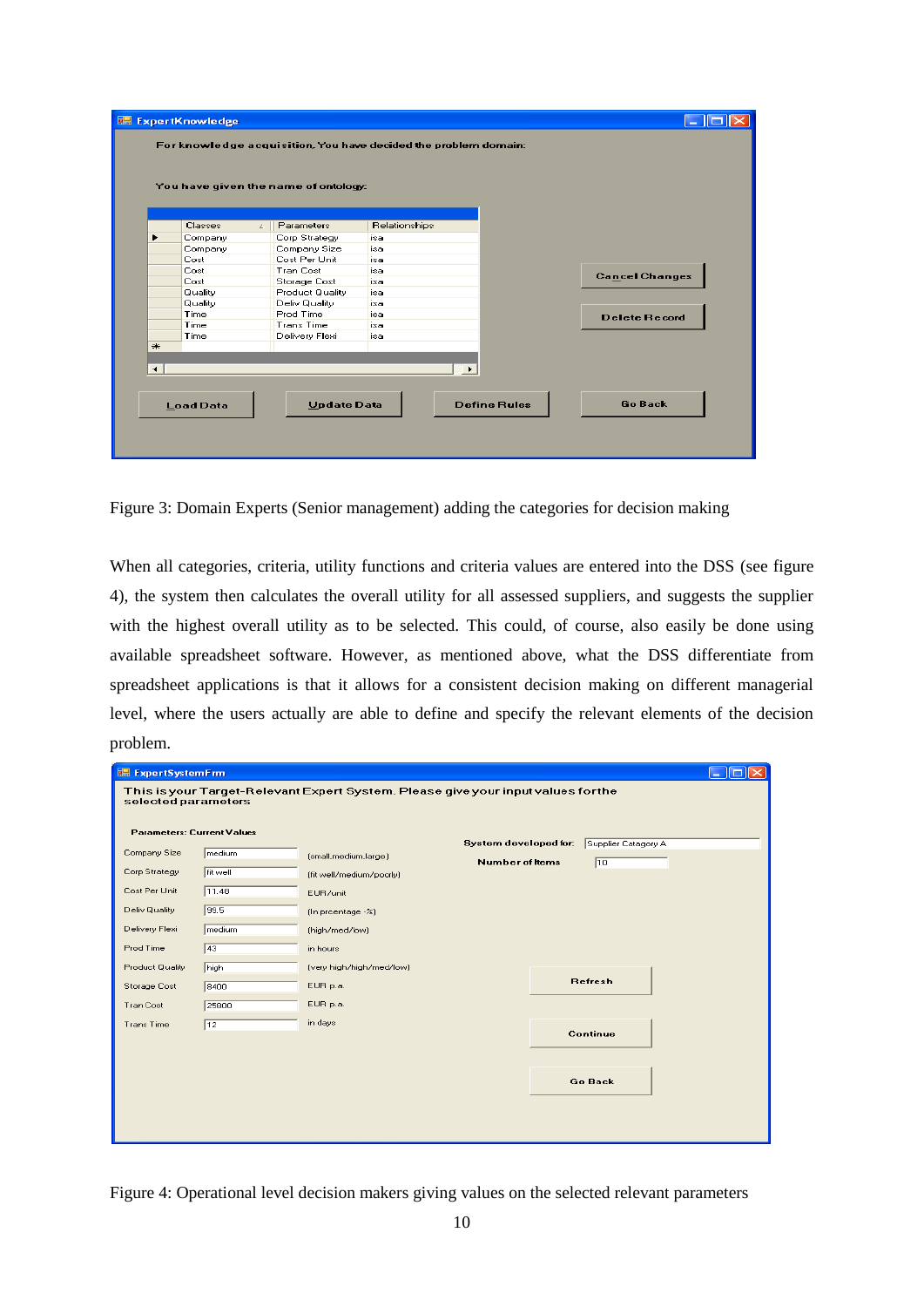However, the proposed DSS goes beyond typical spreadsheet applications, not only because it addresses different managerial levels, but also because it allows for a reversed use of the decision model. Often, supplier selection is executed as an iterative process: There might be different stages of selecting suppliers, i.e. a pre-selection and a final selection (see Park et. al, 2010). Within or between each stage, there might also be some kind of negotiation regarding one or more criteria involved. A decision maker then might want to know the criteria for a specific supplier, where the supplier underperforms and where an improvement will have the most impact so that this information can be used in the negotiation. He/she might also want to know, to what extend the supplier should improve its performance in a critical criterion to reach a level which enables it to become a selected supplier. This comparison can focus on both an 'ideal' supplier and the currently best supplier. The proposed DSS can support a decision maker in answering those questions (as the DSS provides a detailed assessment report). The calculation is executed in the 'comparing with current & desired' module, shown in figure 5. The results are then shown to the decision maker using the 'assessment report generation' module (figure 6).

| ScopeFinderFrm                         |                      |                                      |                       | $\  \_ \  \square \  \times$                                |
|----------------------------------------|----------------------|--------------------------------------|-----------------------|-------------------------------------------------------------|
|                                        | <b>Current level</b> | <b>Requirement Level Differences</b> |                       |                                                             |
| Company Size                           | medium               | large                                | $\sqrt{1}$            | Please choose potential for your specific<br>considerations |
| Corp Strategy<br>Cost Per Unit         | fit well<br>11.48    | fit well<br>10.50                    | $\sqrt{a}$<br>$-0.98$ | C Company<br>0.20<br>C Cost                                 |
| Deliv Quality<br>Delivery Flexi        | 99.5<br>medium       | 99<br>high                           | $-0.5$<br>$\vert$ 1   | 0.30<br>0.20<br>C Quality                                   |
| Prod Time                              | $\sqrt{43}$          | 36                                   | $\overline{17}$       | 0.25<br>$C$ Time                                            |
| <b>Product Quality</b><br>Storage Cost | high<br>8400         | high<br>10000                        | $\sqrt{0}$<br>1600    |                                                             |
| <b>Tran Cost</b><br><b>Trans Time</b>  | 25800<br>$\sqrt{12}$ | 30000<br>$\sqrt{8}$                  | 4200<br>$-4$          | System developed for: Supplier Catagory A                   |
|                                        |                      |                                      |                       | Number of Items<br>$\sqrt{10}$                              |
|                                        |                      |                                      |                       |                                                             |
|                                        |                      |                                      |                       | <b>Go back</b><br>Continue                                  |
|                                        |                      |                                      |                       |                                                             |
|                                        |                      |                                      |                       |                                                             |

Figure 5: Comparing with current & desired state in the operational management level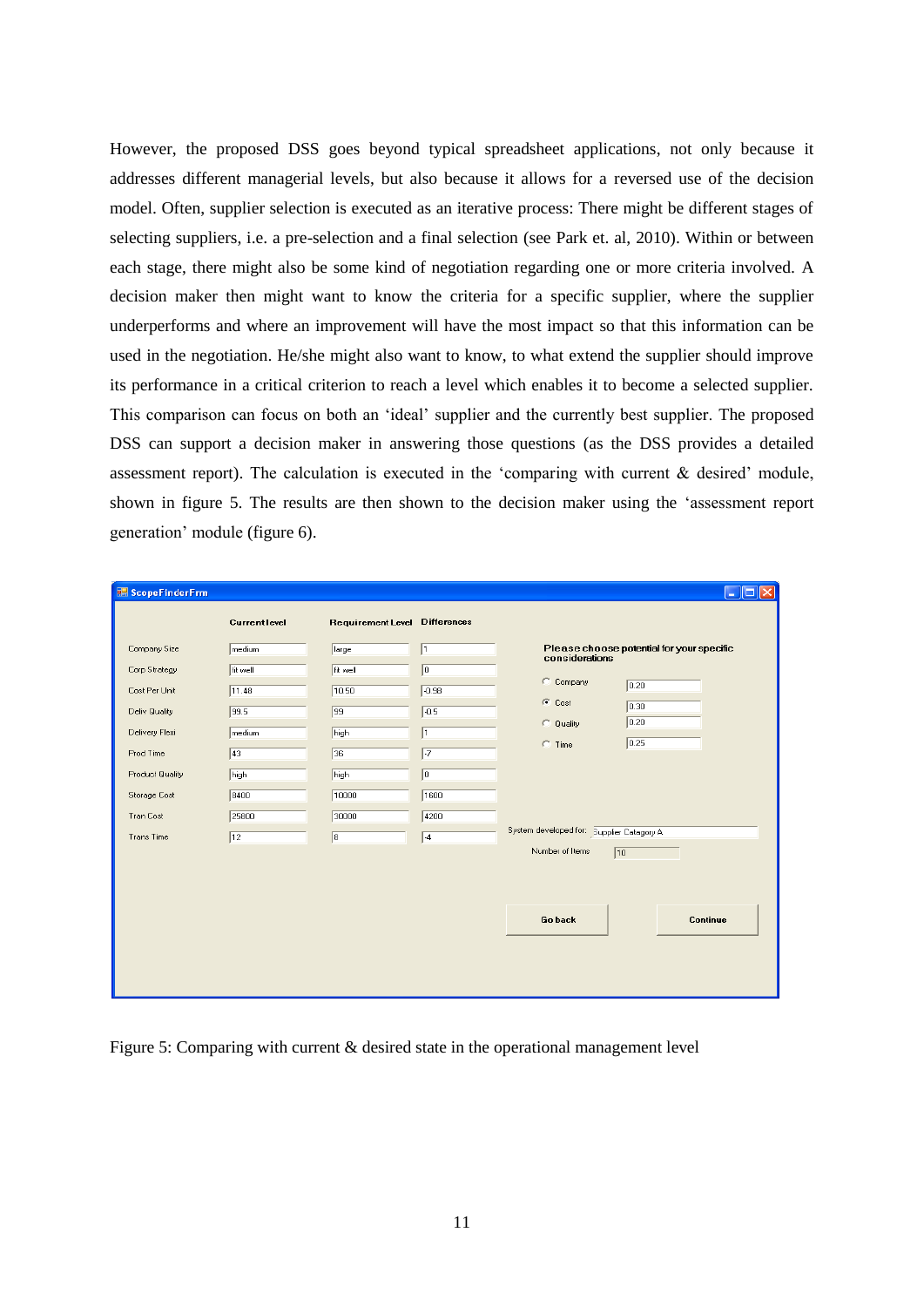| <b>ILE</b> Creport                                                                                                               |                                           |                                                                                              | $\Box$ e $\boxtimes$             |
|----------------------------------------------------------------------------------------------------------------------------------|-------------------------------------------|----------------------------------------------------------------------------------------------|----------------------------------|
| 2532<br>$\leftarrow$ $\rightarrow$ $\leftarrow$ $\leftarrow$ $\leftarrow$ $\leftarrow$ $\leftarrow$ $\leftarrow$<br>$\mathbb{N}$ |                                           |                                                                                              |                                  |
| Main Report                                                                                                                      |                                           |                                                                                              |                                  |
|                                                                                                                                  |                                           |                                                                                              | $\overline{\phantom{a}}$         |
|                                                                                                                                  |                                           | Report form EUEDE<br>Export Assessment Report                                                |                                  |
|                                                                                                                                  |                                           |                                                                                              |                                  |
|                                                                                                                                  | 21-June-2010                              | 1:19:23PM                                                                                    |                                  |
|                                                                                                                                  | Report generated for: Supplier Catagory A |                                                                                              |                                  |
|                                                                                                                                  | Number of Items<br>$10$                   |                                                                                              |                                  |
|                                                                                                                                  | <b>Parameters</b>                         | Current<br>Required                                                                          | <b>Differene</b>                 |
|                                                                                                                                  |                                           | Value<br>Value                                                                               | $/$ Scope                        |
|                                                                                                                                  | Company Size<br>Corp Strategy             | medium<br>large<br>fit well.<br>fit well                                                     | 1.00.<br>0.00.                   |
|                                                                                                                                  | Cost Per Unit<br>Deliv Quality            | 10.50<br>11.48 EUR per 1<br>EUR pe:<br>99.5 %<br>99<br>$\%$                                  | $-0.98$ EUR $p$<br>$-0.50%$      |
|                                                                                                                                  | Delivery Flexi<br>Prod Time               | me dium.<br>high<br>43<br>$36-$<br>hours<br>hours                                            | 1.00.<br>-7.00 hours             |
|                                                                                                                                  | Product Quality                           | high<br>high                                                                                 | 0.00.                            |
|                                                                                                                                  | Storage Cost<br>Tran Cost                 | EUR p. $\varepsilon$<br>$8400 -$<br>EUR p.a.<br>10000<br>25800 EUR p.a.<br>30000<br>EUR p.c. | 1,600.00 EUR p<br>4,200.00 EUR p |
|                                                                                                                                  | <b>Trans Time</b>                         | 8<br>12<br>days<br>days                                                                      | $-4.00$ days                     |
|                                                                                                                                  |                                           |                                                                                              |                                  |
|                                                                                                                                  |                                           |                                                                                              |                                  |
|                                                                                                                                  | Status for different potential areas      |                                                                                              |                                  |
|                                                                                                                                  | Potential Areas                           | Result                                                                                       |                                  |
|                                                                                                                                  | Company<br>Cost                           | Deficient<br>Deficient                                                                       |                                  |
|                                                                                                                                  | Quality<br>Time                           | Adequate<br>Deficient                                                                        |                                  |
|                                                                                                                                  |                                           |                                                                                              |                                  |
|                                                                                                                                  |                                           |                                                                                              |                                  |
|                                                                                                                                  |                                           |                                                                                              |                                  |
|                                                                                                                                  |                                           |                                                                                              |                                  |
|                                                                                                                                  |                                           |                                                                                              |                                  |
|                                                                                                                                  |                                           |                                                                                              |                                  |
|                                                                                                                                  |                                           |                                                                                              |                                  |
|                                                                                                                                  |                                           |                                                                                              |                                  |
|                                                                                                                                  |                                           |                                                                                              |                                  |
|                                                                                                                                  |                                           |                                                                                              |                                  |
|                                                                                                                                  |                                           |                                                                                              |                                  |
|                                                                                                                                  |                                           |                                                                                              | $\checkmark$                     |
| Current Page No.: 1                                                                                                              | Total Page No.: 1                         | Zoom Factor: 100%                                                                            |                                  |

Figure 6: Assessment report generated from the system

#### **6. Summary**

Moses and Åhlström (2008) identified various problems that can occur in cross-functional sourcing decisions, and clustered the identified problems into three groups: Functional interdependency, strategy complications, and misaligned functional goals. As aimed in this study, some of those problems can be overcome by the proposed DSS. First, the 'lack of system-support' will obviously not be existent anymore when using the DSS. As described above, the DSS allows for a de-central estimation of utility function and the evaluation of specific criteria; thus, it helps to avoid 'inconsistent basic data for decision-making'. Because only senior managers will have access to the weightings of the main criteria categories, the 'functional imbalance' will also be reduced. Thus, the proposed approach suggests reducing problems in the decision making process and allows for a more consistent and sound supplier selection.

The current status of the model and the DSS is not without limitations. First, the DSS currently supports only a simple multi-attribute utility approach shown in this paper, but does not support other approaches, proposed in the literature. Often, the use of an analytical hierarchy process is suggested (see, for example Bhutta and Huq, 2002). Thus an area of further research will be, how the AHP approach could implemented taking into account the de-centralised decision making process. Second, so far system cannot calculate the TCO for given parameters, so that the TCO have to be calculated separately. This also means, that the TCO cannot be used for a reverse use of the DSS, which would give the decision maker important information for the negotiation phase. Thus, further research and development should also concentrate on offering an option for setting up a cost function for the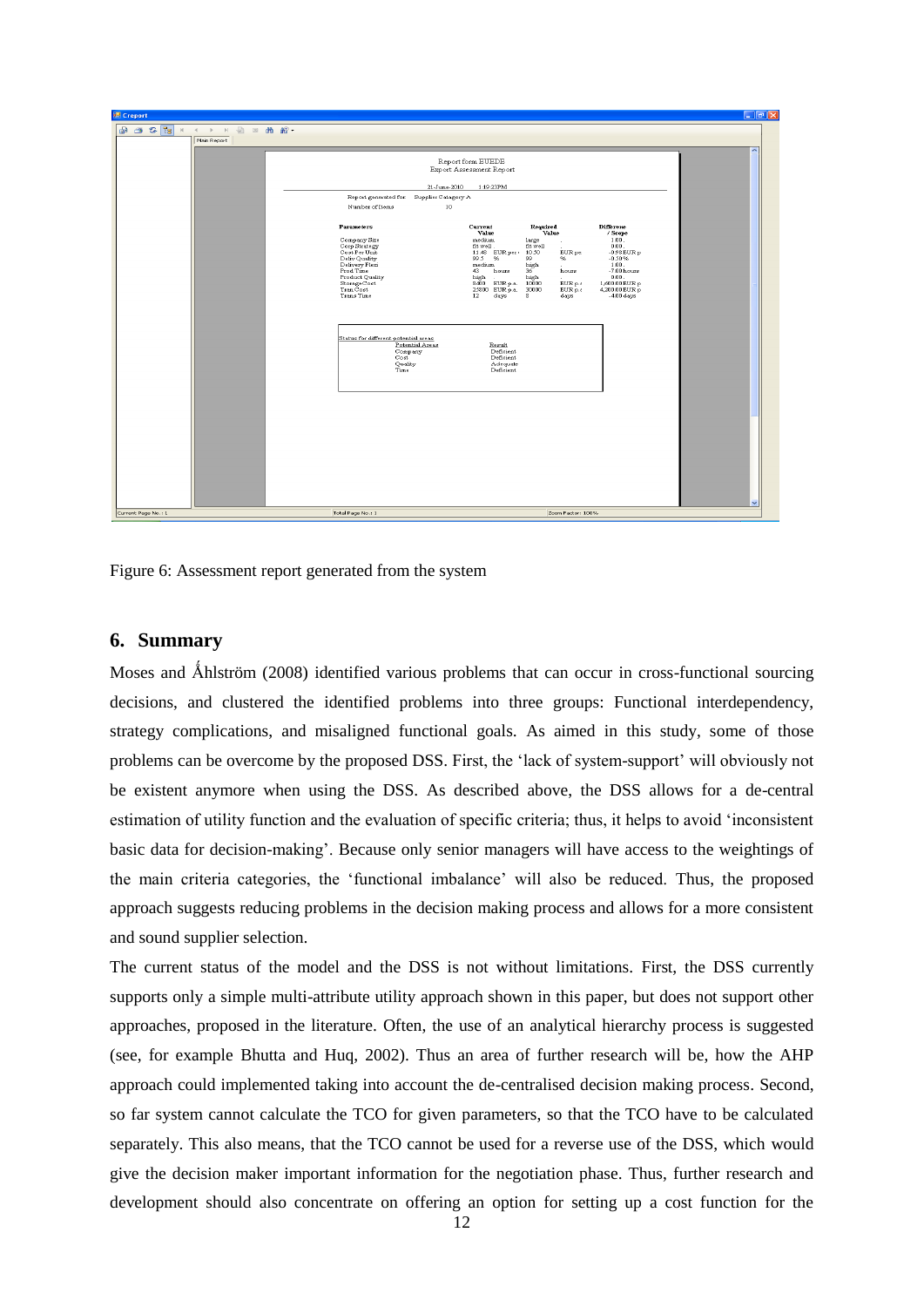calculation of the TCO. Also, because of the prototype status of the DSS, support for assessing the weights and the utility functions is not implemented yet; thus, managers have to make those decisions outside of the system. A further step in the development will be additional support for assessing weights and utility functions.

Besides adding further and enhanced features to the DSS as described above, future plans for the use of the proposed DSS head into two directions. On one hand, we intend to include decision support for the assessment of utility functions, since this task is both critical and often overstrengths lower level management. On the other hand, we intend to test this system with more decision making aspects from different industries to further test it for effectiveness.

#### **7. References**

- Bhutta, K. S. and Huq, F. (2002) 'Supplier selection problem: a comparison of the total cost of ownership and analytic hierarchy process approach' *Supply Chain Management: An International Journal*, Vol. 7, No. 3, pp. 126-135.
- Bravo, C. and Redondo, M. A. (2006) 'Collaborative distributed environments for learning design tasks by means of modelling and simulation', *Journal of Network and Computer Applications*, Vol. 29, No. 4, pp. 321-342.
- Burke, G. J., Carrillo, J. E. and Vakharia, A. J. (2007) 'Single versus multiple supplier sourcing strategies' *European Journal of Operational Research*, Vol. 182, No. 1, pp. 95-112.
- Carr, A. S., Kaynak, H., and Muthusamy, S. (2008) 'The cross-functional coordination between operations, marketing, purchasing and engineering and the impact on performance' *International Journal of Manufacturing Technology and Management*, Vol. 13, No. 1, pp. 55- 77.
- Çebi, F., and Bayraktar, D. (2003) 'An integrated approach for supplier selection' *Logistics Information Management*, Vol. 16, No. 6, pp. 395-400.
- Faes, W., and Matthyssens, PP. (2009) 'Insights into the process of changing sourcing strategies' *Journal of Business & Industrial Marketing*, Vol. 24., No. 4, pp. 245-255.
- Faez, F., Ghodsypour, S. H., and O'Brien, C. (2009) 'Vendor selection and order allocation using an integrated fuzzy case-based reasoning and mathematical programming model'. *International Journal of Production Economics,* Vol. 121 (2), pp. 395-408.
- Fenves, S.J., Rivard, H. and Gomez, N. (2000) 'SEED-Config: a tool for conceptual structural design in a collaborative building design environment', *Artificial Intelligence in Engineering*, Vol. 14, No. 3, pp. 233-247.
- Gennari, J. H. et. al. (2003) 'The evaluation of Protégé: An Environment for Knowledge Based systems development', *International Journal of Human-Computer Studies*, Vol. 58, No. 1, pp. 89-123.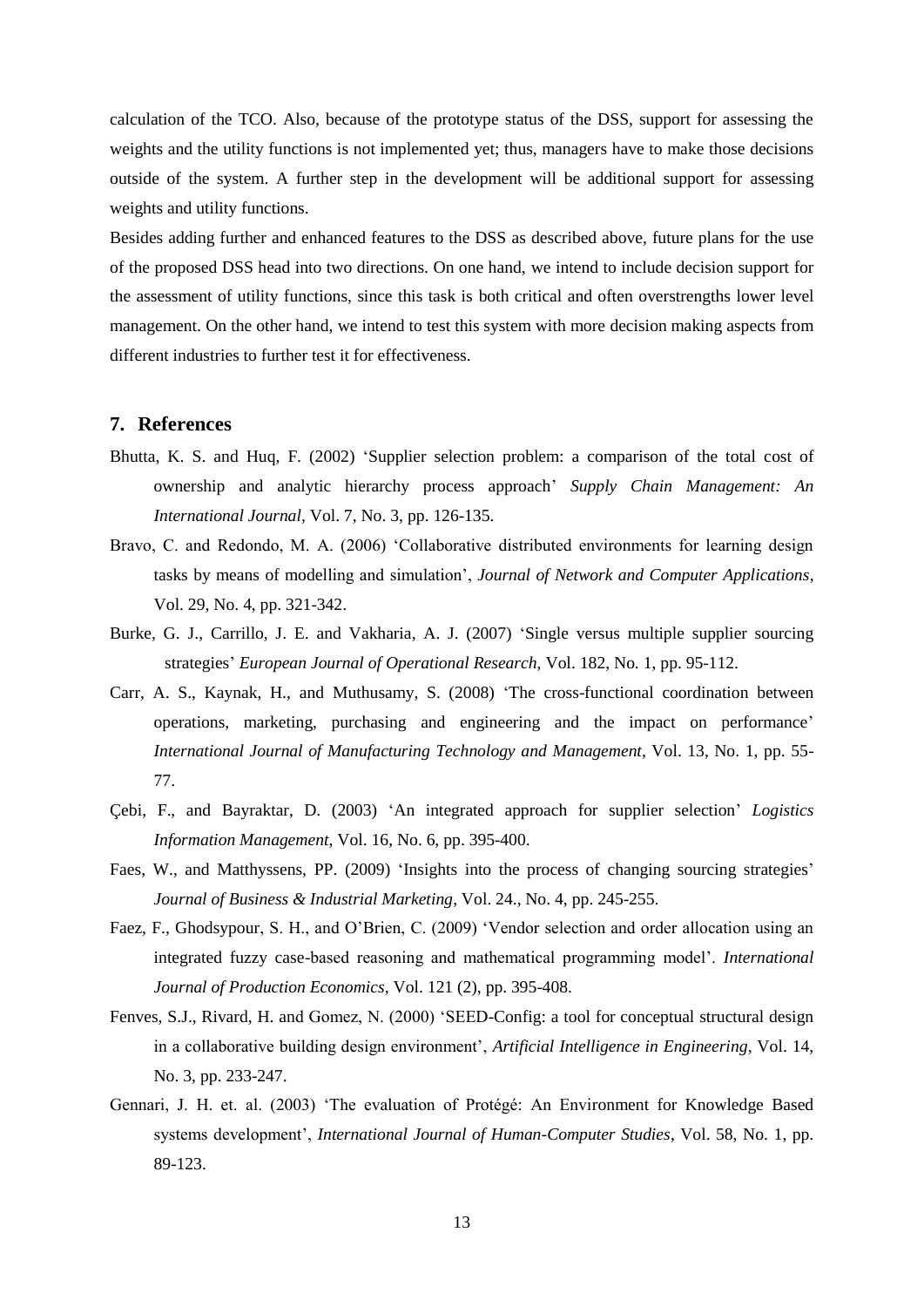- Ghodsypour, S. H., and O'Brien, C. (1998) 'A decision support system for supplier selection using an integrated analytic hierarchy process and linear programming'. *International Journal of Production Economics*, Vol. (56/57), pp. 199–212.
- Goffin, K., Szwejczewski, M., and New, C. (1997) 'Managing suppliers: when fewer can mean more' *International Journal of Physical Distribution & Logistics Management*, Vol. 27, No. 7, pp. 422-436.
- Guneri, A. F., Yucel, A., and Ayyildiz, G. (2009) 'An integrated fuzzy-lp approach for a supplier selection problem in supply chain management' *Expert Systems with Applications*, Vol. 36, pp. 9223-9228.
- Ha, S. H., and Krishnan, R. (2008) 'A hybrid approach to supplier selection for the maintenance of a competitive supply chain' *Expert Systems with Applications*, Vol. 34 (2), pp. 1303-1311.
- Helander, A., and Möller, K. (2008) 'System supplier's role from equipment supplier to performance provider' *Journal of Business & Industrial Marketing*, Vol. 23, No. 8, pp. 577-585.
- Ho, W., Xu, X., and Dey, PP. K. (2010) 'Multi-criteria decision making approaches for supplier evaluation and selection: a literature review' *European Journal of Operational Research*, Vol. 202, No. 1, pp. 16-24.
- Hsu, C.-C. et. al. (2006) 'Supplier selection construct: instrument development and validation' *The International Journal of Logistics Management*, Vol. 17, No. 2, pp. 213-239.
- Inderst, R. (2008) 'Single sourcing versus multiple sourcing' *RAND Journal of Economics*, Vol. 39, No. 1, pp. 199-213.
- Jiang, G., Ogasawara, K. and Endoh, A. (2003) 'Context-based ontology building support in clinical domains using formal concept analysis', *International Journal of Medical Informatics*, Vol. 71, No. 1, pp. 71-81.
- Kannan, V. R., and Tan, K. C. (2002) 'Supplier selection and assessment: their impact on business performance' *The Journal of Supply Chain Management: A Global Review of Purchasing and Supply*, Vol. 38, No. 4, pp. 11-21.
- Kannan, V. R., and Tan, K. C. (2006) 'Buyer-supplier relationships: The impact of supplier selection and buyer-supplier engagement on relationship and firm performance' *International Journal of Physical Distribution & Logistics Management*, Vol. 36, No. 10, pp. 755-775.
- Keller, R.T., (2001). 'Cross-functional project groups in research and new product development: diversity, communication, job stress and outcomes'. *Academy of Management Journal*,Vol. 44 (3), pp. 547–555.
- Lambert, D. M. (2008) 'The supplier relationship management process' *In*: D. M. Lambert (ed.), Supply chain management: Processes, partnerships, performance, (pp. 53-68), 3<sup>rd</sup> edition, Sarasota: Supply Chain Management Institute.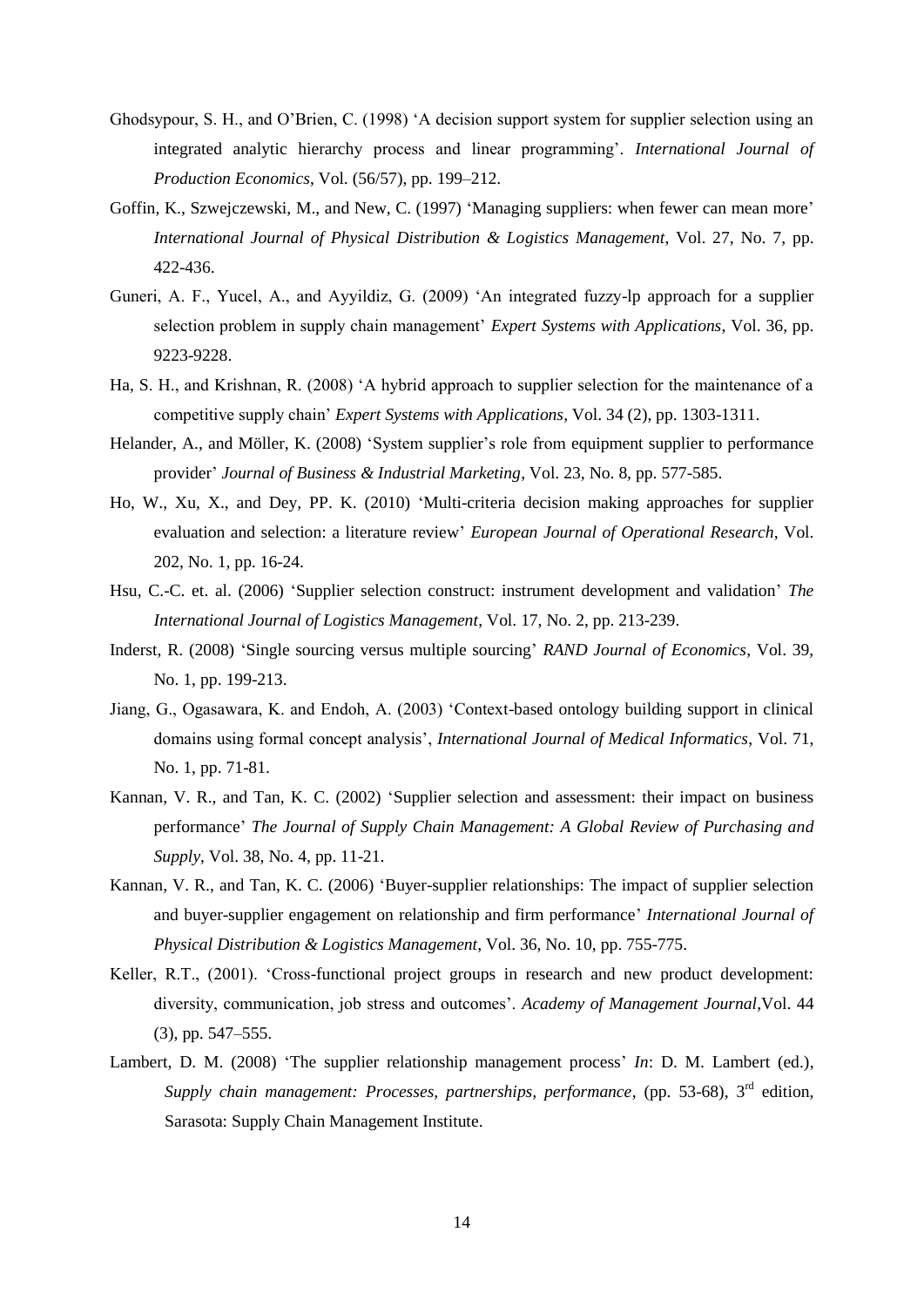- Leenders, R.Th.A.J., van Engelen, J.M.L. and Kratzer, J., (2003). 'Virtuality, communication and new product team creativity: a social network perspective'. *Journal of Engineering Technology Management*, Vol. 20 (1-2), pp. 69–92.
- Lintukangas, K., Peltola, S., and Virolainen, V.-M. (2009) 'Some issues of supply management integration' *Journal of Purchasing & Supply Management*, Vol. 15, No. 4, pp. 240-248.
- Liu, H. and Tang, M. (2006) 'Evolutionary design in a multi-agent design environment', *Applied Soft Computing*, Vol. 6, No. 2, pp. 207-220.
- Miah, S.J., Kerr, D. and Gammack. (2009) 'A Methodology to allow Rural Extension Professionals to build Target-specific expert systems for Australian Rural Business Operators', *Journal of Expert Systems with Applications*, (36), 735-744.
- Min, H. (1994) 'International supplier selection: A multi-attribute utility approach' *International Journal of Physical Distribution & Logistics Management*, Vol. 24, No. 5, pp. 24-33.
- Moses, A., and Åhlström, P. (2008) 'Problems in cross-functional sourcing decision processes' *Journal of Purchasing & Supply Management*, Vol. 14, No. 2, pp. 87-99.
- Muralidharan, C., Anantharaman, N., and Deshmukh , S. G. (2002) 'A multi-criteria group decision making model for supplier rating' *Journal of Supply Chain Management*, Vol. 38, No. 4, pp. 22- 33.
- Ng, W. L. (2008) 'An efficient and simple model for multiple criteria supplier selection problem' *European Journal of Operational Research*, Vol. 186, No. 3, pp. 1059–1067.
- Nigro, G.L. et. al. (2003) 'Coordination policies to support decision making in distributed production planning', *Robotics and Computer Integrated Manufacturing*, Vol. 19, No.6 , pp. 521-531.
- Park, J.-H., and Seo, K. (2006) 'A knowledge based approximate life cycle assessment system for evaluating environmental impacts of product design alternatives in a collaborative design environment", *Advanced Engineering Informatics*, Vol. 20, No. 2, pp. 147-154.
- Park, J. et. al. (2010) 'An integrative framework for supplier relationship management' *Industrial Management & Data Systems*, Vol. 110, No. 4, pp. 495-515.
- Sanayei, A. et. al. (2008) 'An integrated group decision-making process for supplier selection and order allocation using multi-attribute utility theory and linear programming' *Journal of the Franklin Institute*, Vol. 345, No. 7, pp. 731-747.
- Sanayei, A., Mousavi, S. F., and Yazdankhah, A. (2010) 'Group decision making process for supplier selection with VIKOR under fuzzy environment', *Expert Systems with Applications,* Vol. 37, No. 1, pp. 24-30.
- Simchi-Levi, D., Kaminsky, P., and Simchi-Levi, E. (2007) 'Designing and managing the supply chain: Concepts, strategies, and case studies', 3<sup>rd</sup> edition, Boston: McGraw-Hill.
- Soo, V., Lin, S.Y., Yang, S. and Lin, S. N. (2006) 'A cooperative multi-agent platform for invention based on patent document analysis and ontology', *Expert Systems with Applications*, Vol. 31, No. 4, pp. 766-775.